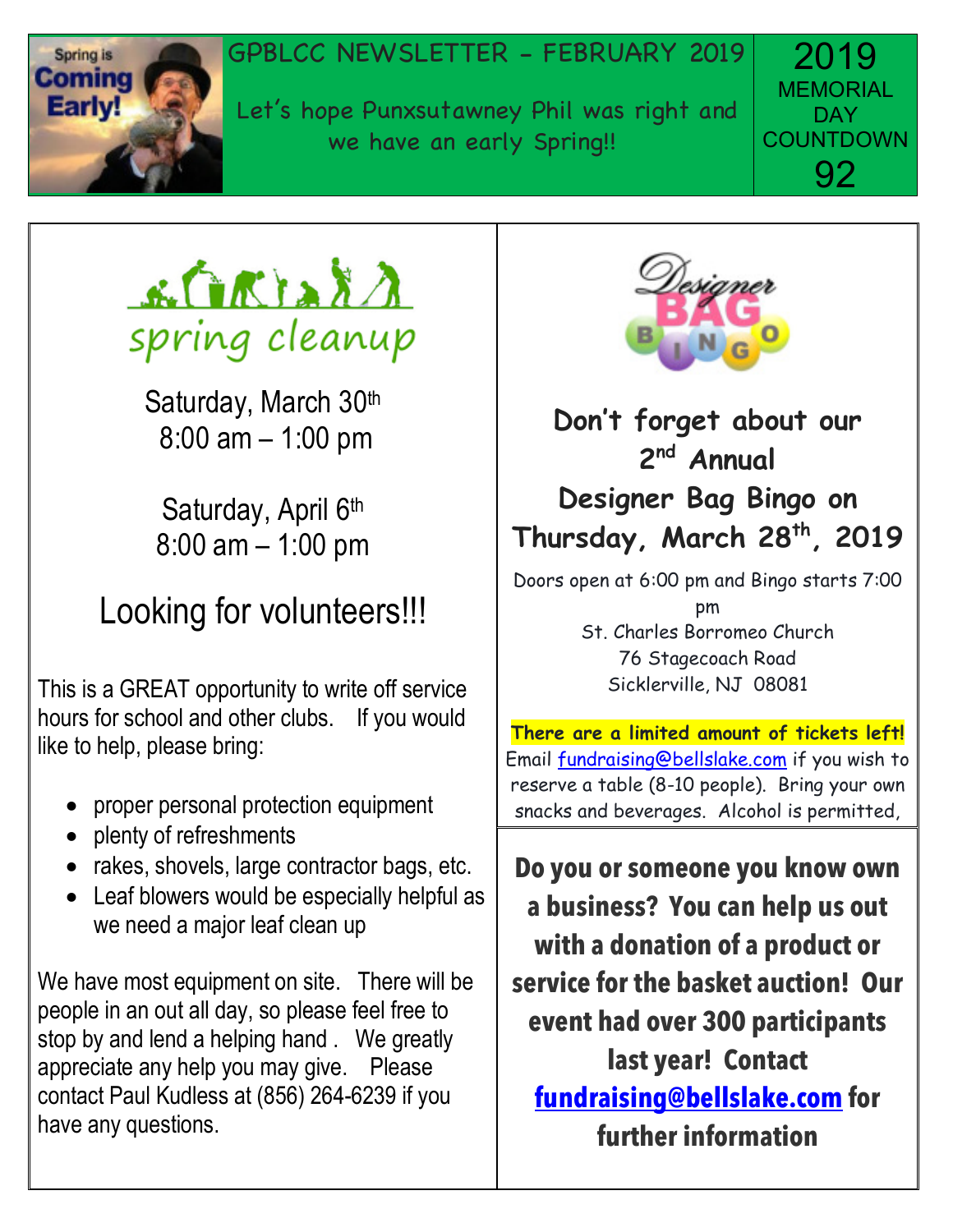## **2019 MEMBERSHIP**

**If you did not receive a 2019 membership application in the mail,** you can

also print one out at: www.bellslake.com

If you refer anyone to join GP, you will receive 5 free guest passes! Make sure they indicate who they were referred from on their application.

Don't forget you can pay by credit card online!



Greenwood Park is once again offering American Red Cross courses in 2019!

New Lifeguard Certification, May 9<sup>th</sup> – May 11<sup>th</sup>

Lifeguard Recertification, May 19th

> Lake Certification, May 18<sup>th</sup>

For more info, contact: cjploski@gmail.com

\*Must be 15 years old on or before the last date of the course

**Entertainment News**

Working hard to bring back your favorite entertainment for the summer including:

- Tubing Tuesdays
- Family Fun **Campout**
- Doggie Dip Day
- Movie Nights
- Mr. Softee
- Bands
- $\bullet$  DJ's
- And more!!!

Looking forward to a fabulous summer!!!